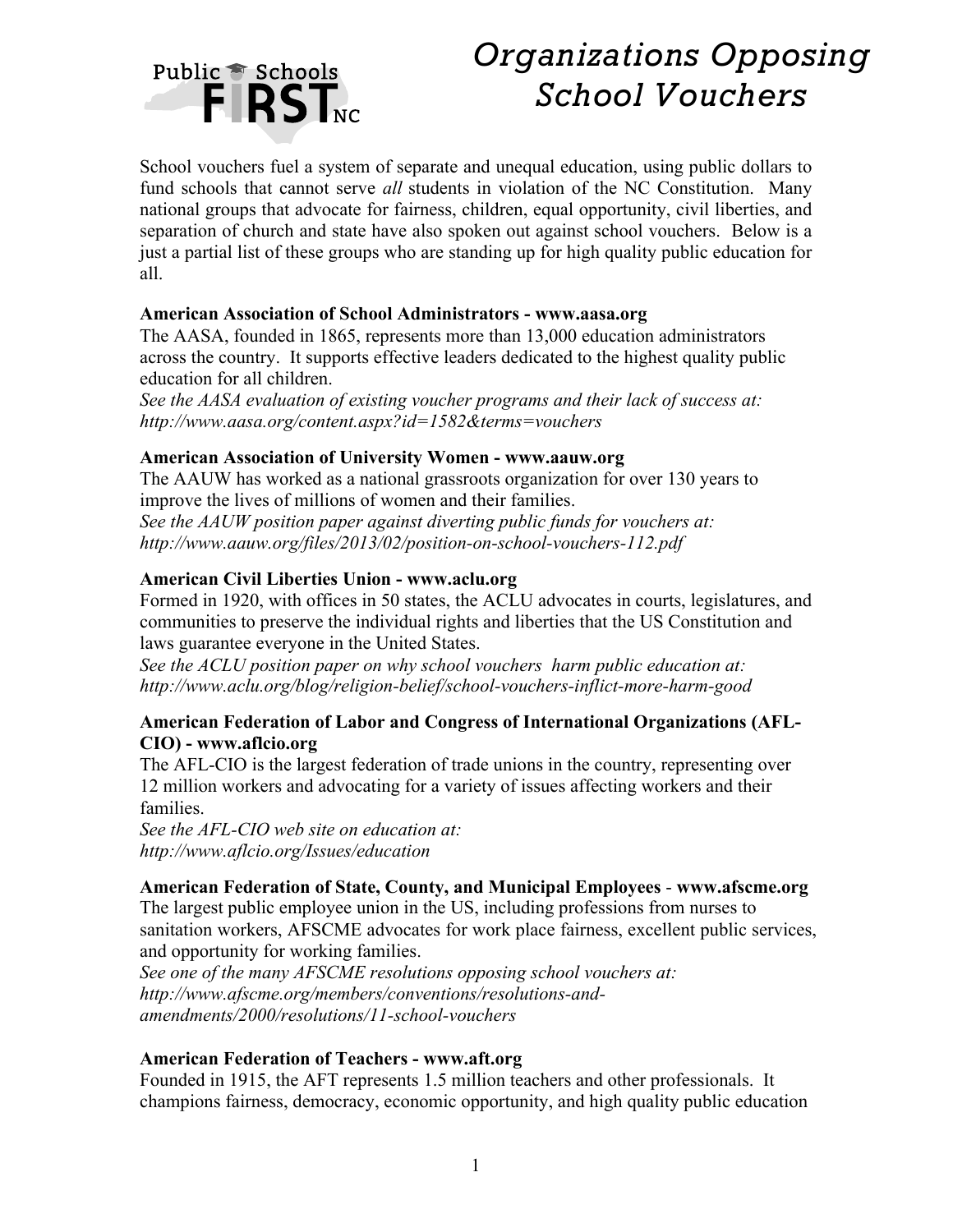# Public & Schools<br>
FIRST<sub>NC</sub>

# *Organizations Opposing School Vouchers*

for all students, and their families and communities.

*See AFT resources on vouchers, including their track record, myths, and studies of their impact at:*

*http://www.aft.org/issues/schoolchoice/vouchers/*

# **American Jewish Committee - www.ajc.org**

AJC advocates for the well-being of the Jewish people and Israel, and for the advancement of democratic values for all.

*See the AJC position opposing vouchers and their position on other issues regarding church-state relations at:*

*http://www.ajc.org/site/c.7oJILSPwFfJSG/b.8510923/k.6105/ChurchState\_Relations.htm*

# **Americans United for Separation of Church and State - www.au.org**

Americans United for Separation of Church and State is dedicated to preserving the constitutional principle of church-state separation as the only way to ensure religious freedom for all.

*See an AU viewpoint article detailing the many problems with vouchers at: https://au.org/church-state/april-2013-church-state/viewpoint/choice-competition-andchildren-school-vouchers*

*See the AU web resource on voucher activity around the country at: https://au.org/issues/school-vouchers-government-subsidies-religious*

# **Anti-Defamation League - www.adl.org**

Founded in 1913, the Anti-Defamation League fights anti-Semitism and all forms of bigotry, defends democratic ideals, and protects civil rights for all. *See the ADL paper, "School Vouchers: The Wrong Choice for Public Education at: http://www.adl.org/assets/pdf/civil-rights/religiousfreedom/religfreeres/School-Vouchersdocx.pdf*

# **Baptist Joint Committee for Religious Liberty - www.bjconline.org**

The Baptist Joint Committee for Religious Liberty has existed since the 1930s, advocating strongly for the principle of separation of church and state as the best means of safeguarding religious liberty and independence.

*See the BJP position against school vouchers at:* 

*http://www.bjconline.org/index.php?option=com\_content&task=category&sectionid=4& id=20&Itemid=107*

# **Council for Exceptional Children - www.cec.sped.org**

The CEC is a premier education organization of professionals working to improve the educational success of children and youth with disabilities and/or gifts and talents. *See the CEC position against school vouchers at:*

*http://www.cec.sped.org/~/media/Files/Policy/CEC%20Professional%20Policies%20and %20Positions/CECschoolvouchersposition.pdf*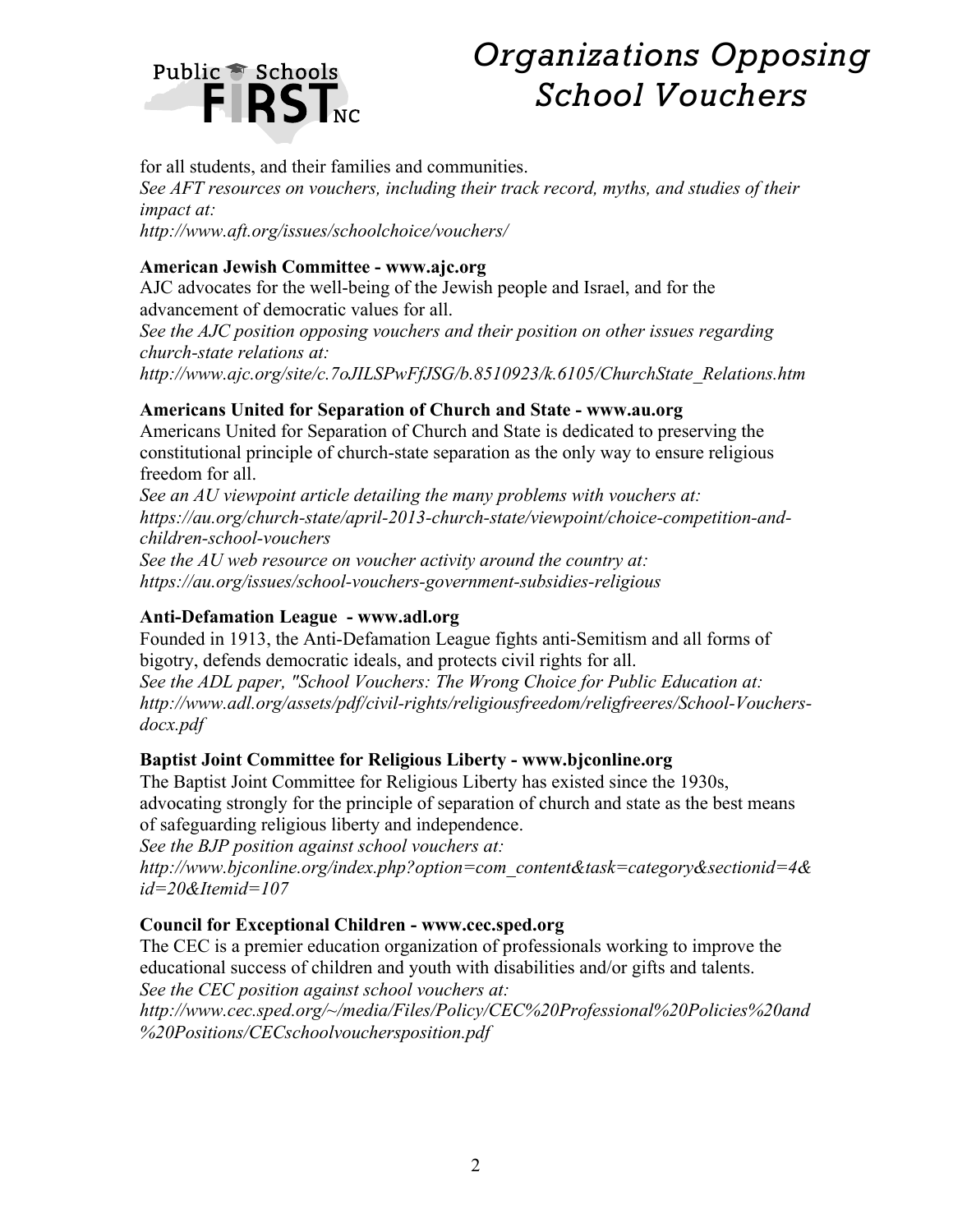

# *Organizations Opposing School Vouchers*

# **Delta Kappa Gamma Society International (DKG) Eta State (NC) – www.deltakappagamma.org/nc**

The Delta Kappa Gamma Society International promotes professional and personal growth of women educators and excellence in education. NC Eta State Organization of The Delta Kappa Gamma Society International approved a motion that opposes school vouchers in any form.

# **First Focus – www.firstfocus.net**

First Focus is a bipartisan national advocacy organization dedicated to making children and families the priority in federal policy and budget decisions. We work on a number of issues that affect children, including education. They are strongly opposed to school vouchers because they are a primary means of privatizing one of this country's greatest assets, its public school system.

## **National Alliance of Black School Educators - www.nabse.org**

The NABSE has worked for over 40 years to promote educational opportunities for the nation's school children, in particular African-American children. *See the NABSE position against school vouchers at: http://www.nabse.org/leg\_110thCongress.html*

## **National Association of Elementary School Principals - www.naesp.org**

The NAESP, founded in 1921, is a professional organization serving elementary and middle school principals and other education leaders throughout the country. *See the coalition statement NAESP endorsed opposing vouchers for military children with special needs at:*

*www.nassp.org/Content.aspx?topic=NASSP and Coalition Letter on Private School Vouchers for Military Dependent Children with Special Needs*

# **National Association of Secondary School Principals - www.nassp.org**

NASSP promotes excellence in middle level and high school leadership through research-based professional development, resources, and advocacy so that every student can be successful in school and later in life.

*See the coalition statement NAESP endorsed opposing vouchers for military children with special needs at:*

*www.nassp.org/Content.aspx?topic=NASSP and Coalition Letter on Private School Vouchers for Military Dependent Children with Special Needs*

#### **National Association for the Advancement of Colored People - www.naacp.org**

Over 100 years old, the NAACP is the nation's oldest and largest civil rights organization. Its mission is to fight for social justice for all Americans.

*See press release summarizing NAACP's long- standing opposition to vouchers and the Wash DC program at: http://www.naacp.org/action-alerts/entry/u.s.-house-ofrepresentatives-to-vote-on-naacp-opposed-school-voucher-progr*

#### **National Council of Jewish Women - www.ncjw.org**

Founded in Chicago in 1893 in connection with the Chicago World's Fair, and inspired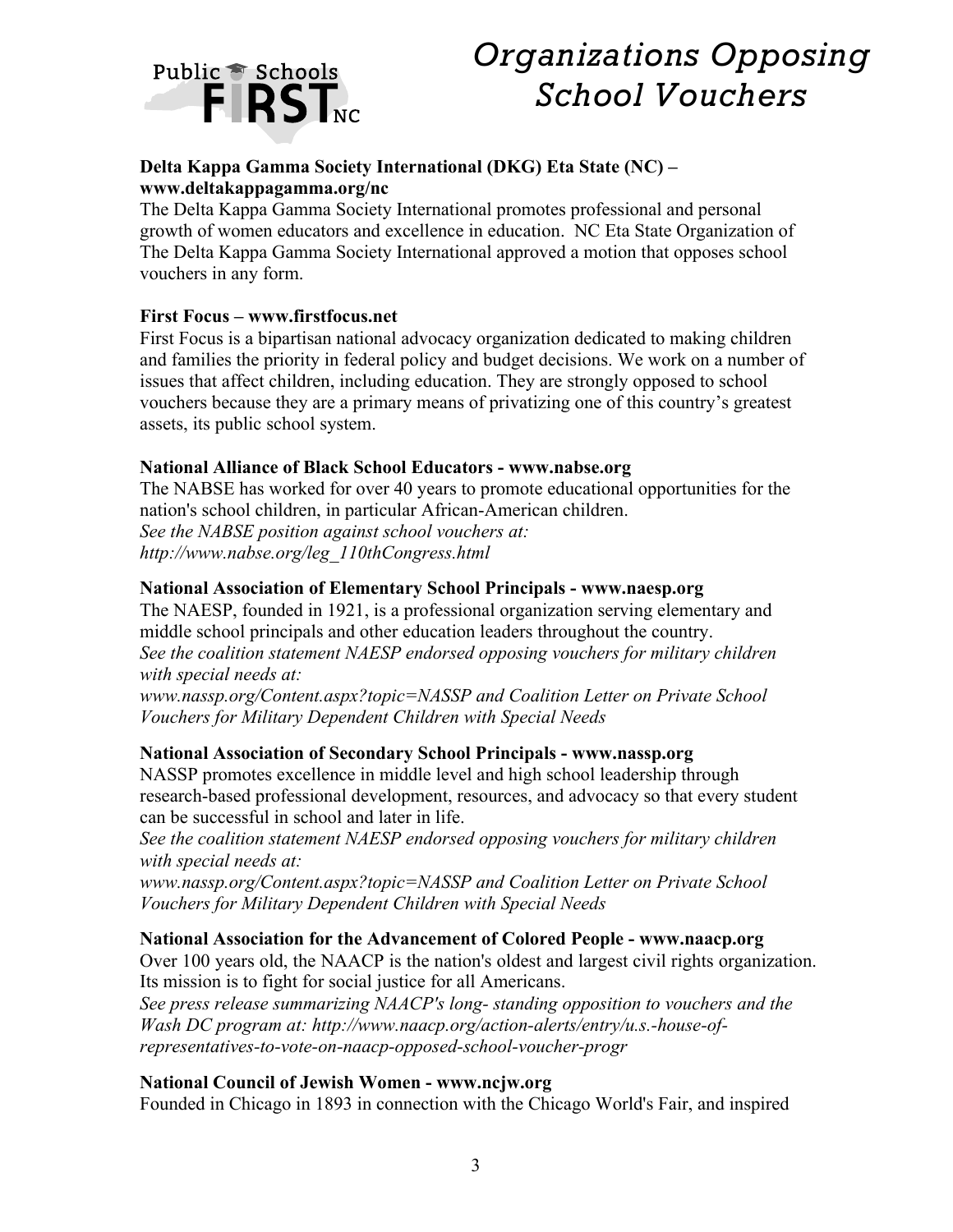

# *Organizations Opposing School Vouchers*

by Jewish values, NCJW works to improve the quality of life for women, children, and families and to safeguard individual rights and freedoms.

*See NCJW's position against funding private schools through vouchers at: http://www.ncjw.org/public\_policy.cfm?PPID=54&navID=217*

## **National Education Association - www.nea.org**

The NEA, with 3 million members and affiliates in every state, is the nation's largest professional employee organization. Its goal is to advance the cause of public education. *See the NEA's position against vouchers at:*

*http://www.nea.org/home/19267.htm* See an assessment of the track record of vouchers and their failure to improve student *choice or performance at: http://www.nea.org/home/16970.htm See NEA web site on vouchers with links to research and talking points at: http://www.nea.org/home/19133.htm*

## **National Parent Teacher Association - www.pta.org**

The national PTA, founded in 1897, has over 5 million members and is the national voice of state and local PTAs around the country. It has worked throughout the years to make every child's potential a reality.

See one of the press releases the PTA has issued against school vouchers at: http://www.prnewswire.com/news-releases/national-pta-vows-to-continue-fightingprivate-school-vouchers-77995952.html

#### **National School Boards Association - www.nsba.org**

The NSBA represents state school board associations as well as local school boards and their member districts. The NSBA has vigorously led opposition to vouchers around the country.

*See the collection of resources for use in opposing school vouchers at: http://www.nsba.org/Advocacy/Key-Issues/SchoolVouchers* See additional resources, including research showing that vouchers do not improve

performance, at: http://www.nsba.org/Advocacy/Key-Issues/SchoolVouchers/VoucherStrategyCenter

# **ADDITIONAL ORGANIZATIONS THAT OPPOSE SCHOOL VOUCHERS**

African American Ministers In Action American Federation of School Administrators (AFSA) American Humanist Association Americans for Democratic Action Americans for Religious Liberty ASPIRA Association, Inc. Association of Educational Service Agencies

Center for Inquiry Clearinghouse on Women's Issues Council of the Great City Schools Disciples Justice Action Network Equal Partners in Faith Family and Children's Ministries, Disciples Home Missions, Christian Church (Disciples of Christ) Feminist Majority